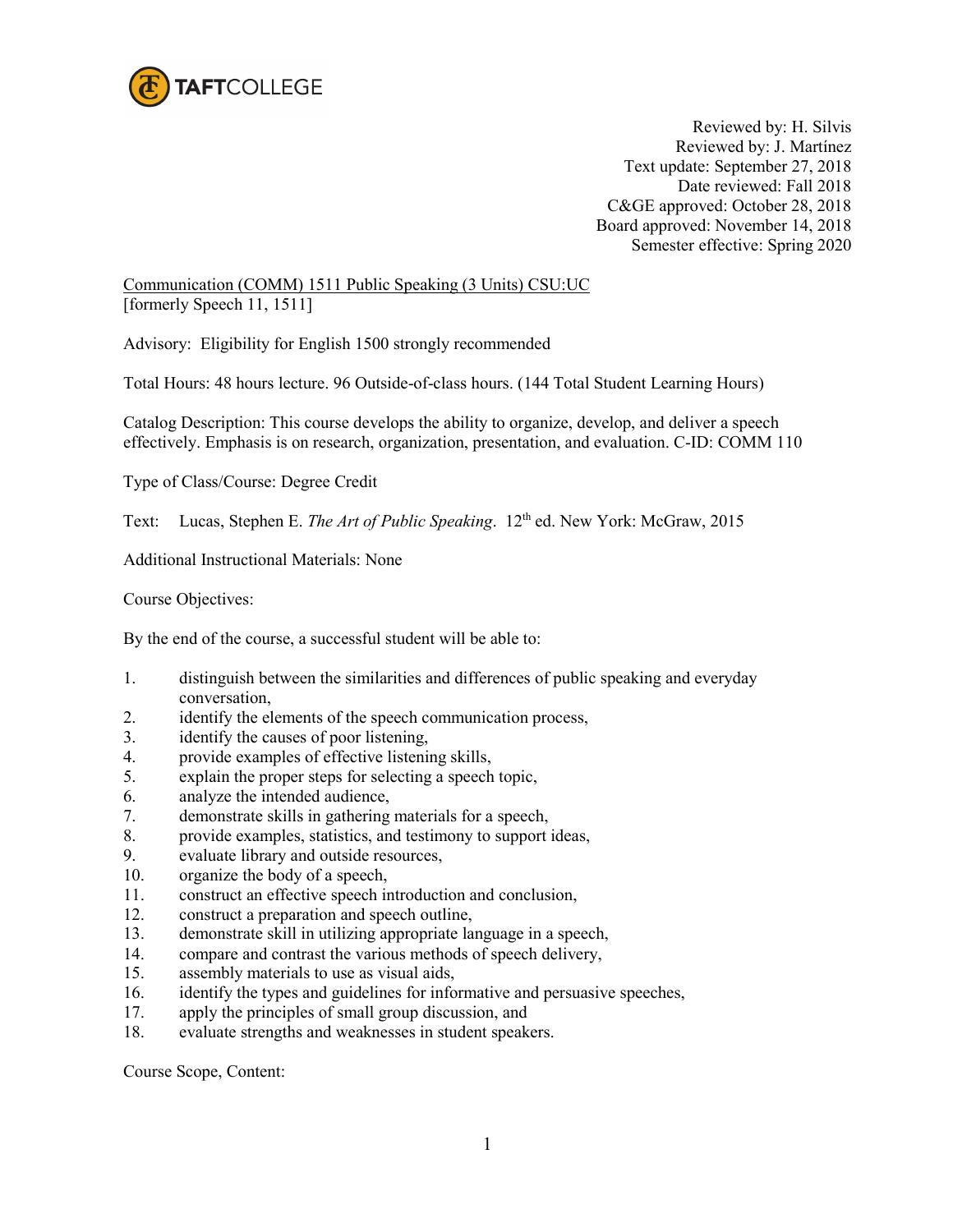

| Unit I   | Speaking and Listening                     |                                                                                                                                  |
|----------|--------------------------------------------|----------------------------------------------------------------------------------------------------------------------------------|
|          | А.<br><b>B.</b><br>$C_{\cdot}$             | Speaking in Public<br>Ethics and Public Speaking<br>Listening                                                                    |
| Unit II  | <b>Speech Preparation: Getting Started</b> |                                                                                                                                  |
|          | A.<br><b>B</b> .<br>$C_{\cdot}$<br>D.      | Selecting a Topic and Purpose<br>Analyzing the Audience<br><b>Gathering Materials</b><br><b>Supporting Ideas</b>                 |
| Unit III |                                            | Speech Preparation: Organizing and Outlining                                                                                     |
|          | A.<br>$B_{-}$<br>C.                        | Organizing the Body of the Speech<br>Beginning and Ending the Speech<br>Outlining the Speech                                     |
| Unit IV  | Presenting the Speech                      |                                                                                                                                  |
|          | A.<br><b>B.</b><br>$\mathcal{C}$ .         | <b>Using Language</b><br>Delivery<br><b>Using Visual Aids</b>                                                                    |
| Unit V   | Varieties of Public Speaking               |                                                                                                                                  |
|          | A.<br><b>B.</b><br>$C_{\cdot}$<br>D.<br>E. | Speaking to Inform<br>Speaking to Persuade<br>Methods of Persuasion<br>Speaking on Special Occasions<br>Speaking in Small Groups |
|          |                                            | Learning Activities Required Outside of Class:                                                                                   |

The students in this class will spend a minimum of 6 hours per week outside of the regular class time doing the following:

- 1. Studying<br>2. Answerin
- Answering questions
- 3. Skill practice
- 4. Completing required reading<br>5. Written work
- 5. Written work
- 6. Observation of or participation in an activity related to course content

## Methods of Instruction:

- 1. Lectures<br>2. Class dise
- 2. Class discussion and projects<br>3. Audiovisual presentations
- Audiovisual presentations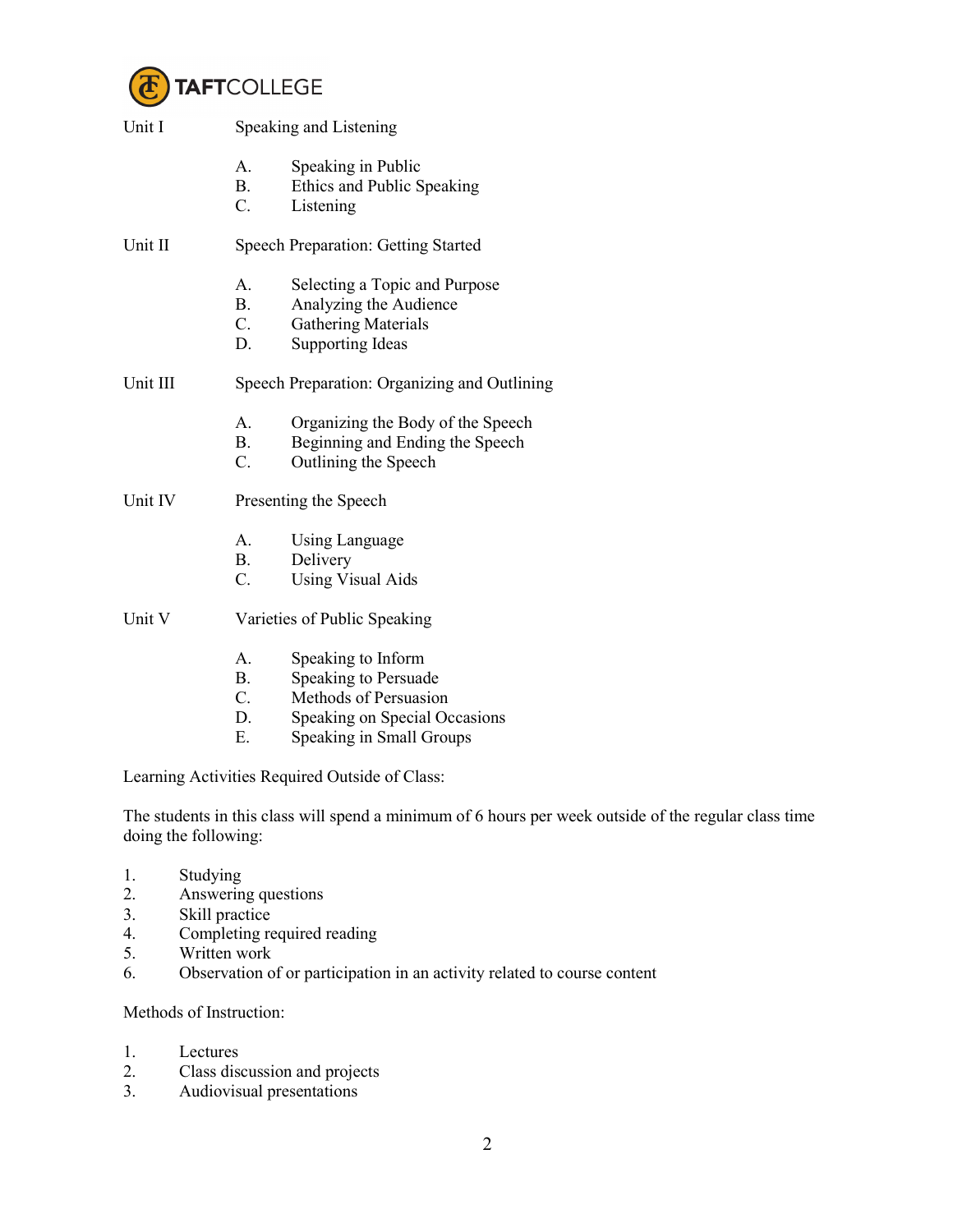

- 4. Speeches varying in type and length
	- a. introductory speech
	- b. two informative speeches
	- c. two persuasive speeches<br>d. two impromptu speeches
	- two impromptu speeches
	- e. special occasion speech

Methods of Evaluation:

- 1. Substantial writing assignments, including:
	- a. essay midterm and final
	- b. written homework
- 2. Skill demonstrations, including:
	- a. class performance exams
- 3. Other examinations, including:
	- a. multiple choice
	- b. true/false items

Supplemental Data:

| TOP Code:                    | 150600: Speech Communication                                         |
|------------------------------|----------------------------------------------------------------------|
| <b>SAM Priority Code:</b>    | E: Non-Occupational                                                  |
| Distance Education:          | Online; Offline                                                      |
| Funding Agency:              | Y: Not Applicable(funds not used)                                    |
| Program Status:              | 1: Program Applicable                                                |
| Noncredit Category:          | Y: Not Applicable, Credit Course                                     |
| Special Class Status:        | N: Course is not a special class                                     |
| <b>Basic Skills Status:</b>  | N: Course is not a basic skills course                               |
| Prior to College Level:      | Y: Not applicable                                                    |
| Cooperative Work Experience: | N: Is not part of a cooperative work experience education<br>program |